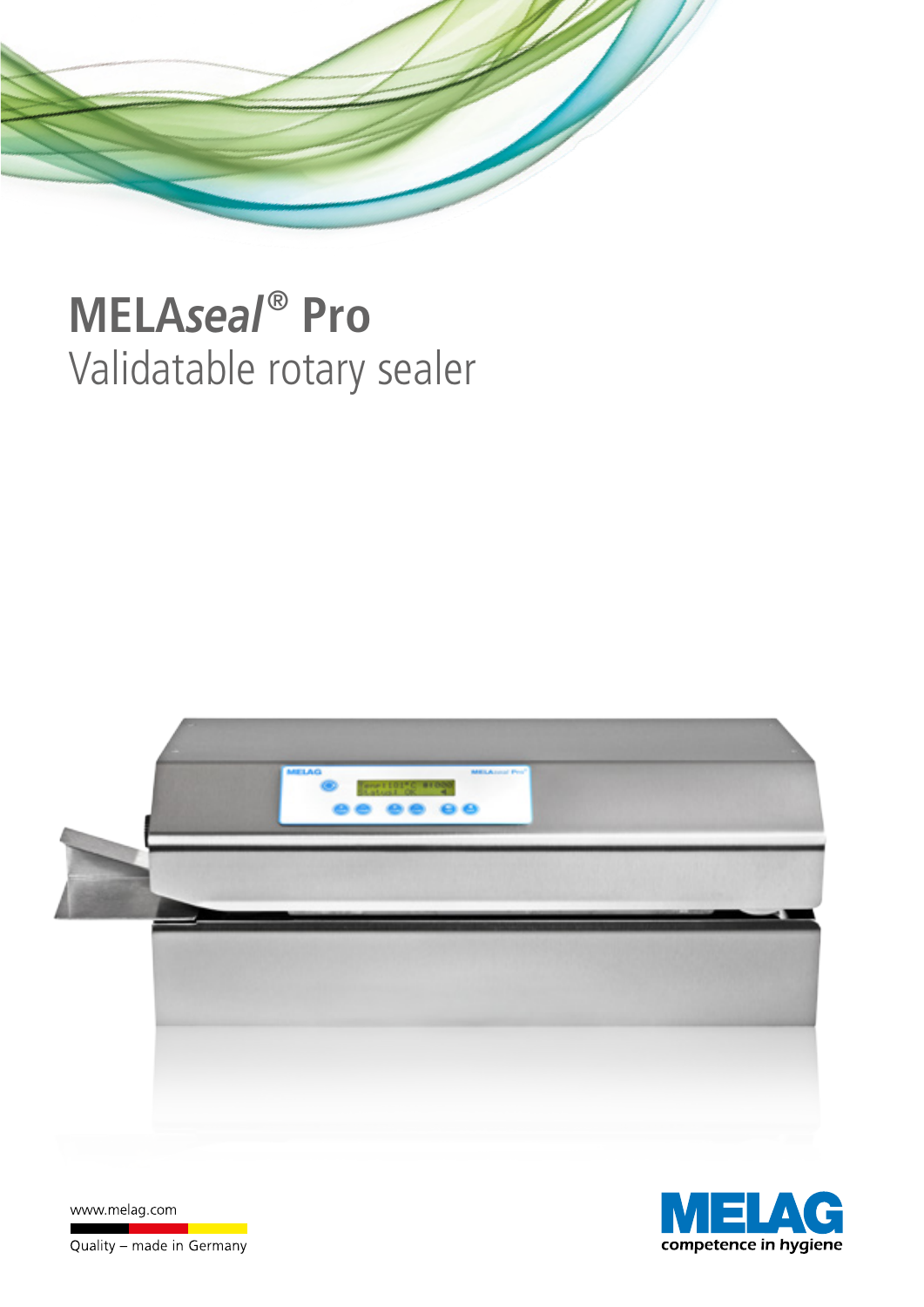## The requirement

# The solution

Medical and dental surgeries, outpatient surgical centres and many other forms of medical units need instrument sealing devices which work quickly to produce secure results. At the same time, these devices must comply with the requirement to produce

validatable procedure. Many conventional sealing devices do not facilitate monitoring of the relevant sealing parameters and are thus not able to seal large quantities of instruments or cassettes comfortably.

As a high-performance rotary sealer, MELAseal® Pro enables the time-saving and easy-to-use sealing of transparent sterilization packaging. MELAseal<sup>®</sup> Pro is ready for use two minutes after being switched on. The packaging can then be sealed without a pause. The relevant sealing parameters such as pressure, time and temperature are recorded and can be stored without the requirement for additional software, via the CF card using the CF card printer; printed on MELAprint®42; or saved directly on a PC.

# MELAseal<sup>®</sup> Pro – for safe, fast and standard-conform instrument packaging

MELAseal<sup>®</sup> Pro with the work table "comfort" – the smooth-running rollers facilitate easy transport of both heavy single instruments and containers.

#### MELAseal<sup>®</sup> Pro with a "standard" work table

#### Save time and organize your work with the reel dispenser for MELAfol®





A further option and an alternative to the work table "comfort", the standard work surface also enables operation of the MELAseal<sup>®</sup> Pro.



- Error avoidance through intuitive operation using softkeys and the LCD display
- Compliance with specifications of EN ISO 11607-2 bring legal certainty
- Economical through its energy-saving function
- The high processing speed of 8 m/min enables fast usage.
- Additional instrument protection and safety from a 14 mm seal seam width.
- An integrated interface for the printer, CF-Card Printer or PC



# The advantages at a glance

With an effective width of 42 cm, the reel dispenser provides considerable space for multiple rolls of varying widths. The integrated cutting knife cuts the film to the desired length cleanly and quickly. The dispenser can be mounted on a wall above MELAseal<sup>®</sup> Pro or be placed on the work surface behind the device.